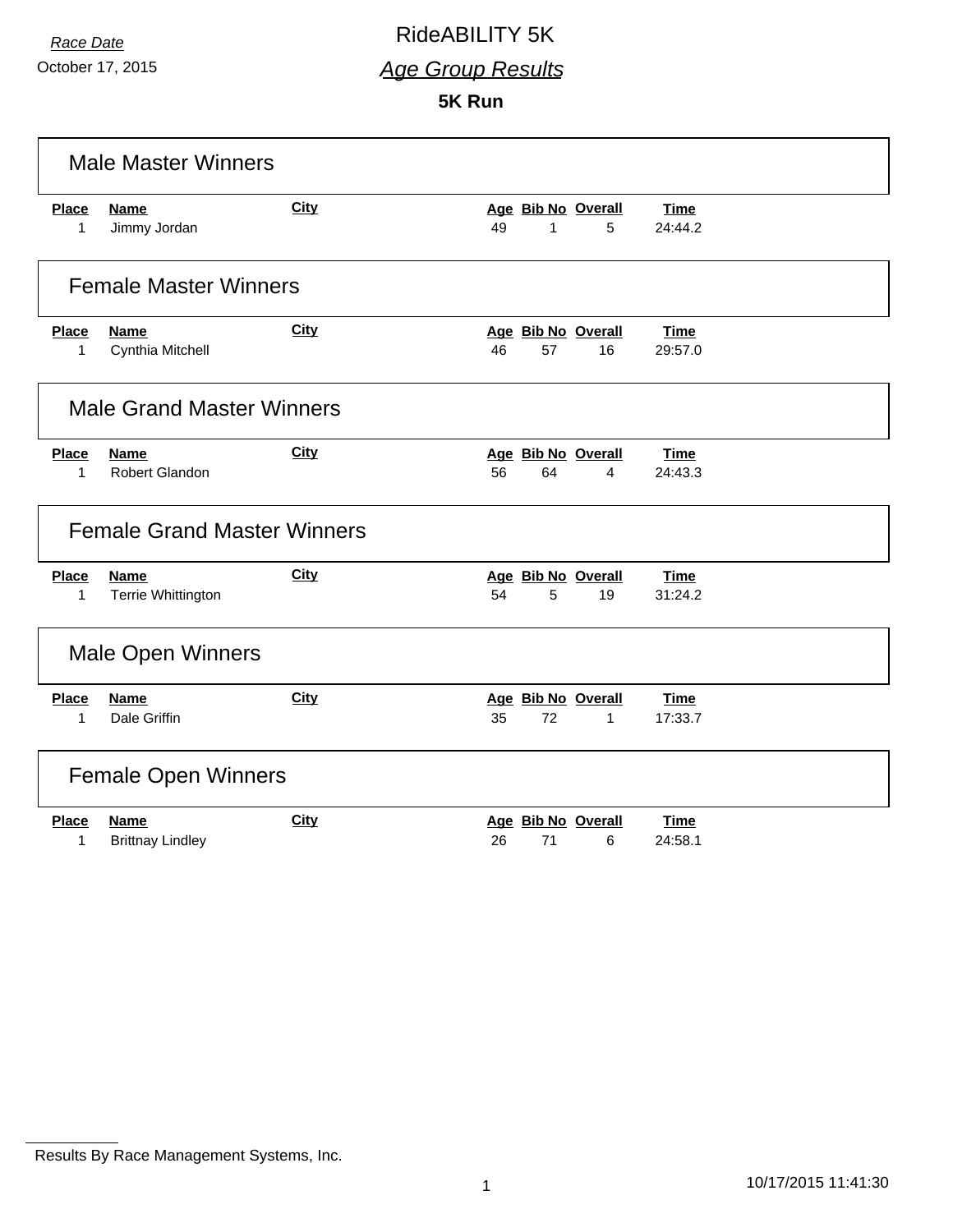### *Race Date* RideABILITY 5K

*Age Group Results*

**5K Run**

| Male 19 and Under                                                 |             |    |                          |                    |                        |  |
|-------------------------------------------------------------------|-------------|----|--------------------------|--------------------|------------------------|--|
| <b>Place</b><br><b>Name</b><br>$1 *$<br>Owen Taylor               | <b>City</b> | 19 | Age Bib No Overall<br>52 | $\overline{c}$     | <b>Time</b><br>20:26.0 |  |
| Female 19 and Under                                               |             |    |                          |                    |                        |  |
| Name<br><b>Place</b><br>$1 *$<br>Marlina Vardaman                 | <b>City</b> | 19 | Age Bib No Overall<br>70 | 35                 | <b>Time</b><br>39:48.5 |  |
| Male 20 to 29                                                     |             |    |                          |                    |                        |  |
| <b>Place</b><br><b>Name</b><br>$\star$<br><b>Beau Risner</b><br>1 | <b>City</b> | 28 | Age Bib No Overall<br>51 | 15                 | <b>Time</b><br>29:26.1 |  |
| Female 20 to 29                                                   |             |    |                          |                    |                        |  |
| <b>Place</b><br><b>Name</b>                                       | City        |    | Age Bib No Overall       |                    | <b>Time</b>            |  |
| $1*$<br><b>Tara Hilton</b>                                        |             | 23 | 32                       | 24                 | 32:47.7                |  |
| 2 * Kimberly Kuykendall<br>Male 30 to 39                          |             | 26 | 53                       | 26                 | 33:21.0                |  |
|                                                                   |             |    |                          |                    |                        |  |
| <b>Place</b><br><b>Name</b><br>$1 *$<br>Stephan Melgar            | <b>City</b> | 35 | Age Bib No Overall<br>37 | 3                  | <b>Time</b><br>23:44.9 |  |
| Jeremy Ward<br>$2 *$                                              |             | 38 | 28                       | $\overline{7}$     | 25:00.0                |  |
| $3*$<br><b>Robert Rutherford</b>                                  |             | 31 | 29                       | 8                  | 25:19.3                |  |
| Michael Woletz<br>4                                               |             | 33 | 67                       | 12                 | 28:09.8                |  |
| 5<br>Anthony Liddell                                              |             | 38 | 2                        | 18                 | 30:28.7                |  |
| <b>Brad Corban</b><br>6                                           |             | 31 | 73                       | 23                 | 32:17.1                |  |
| James Bradford<br>7                                               |             | 33 | 65                       | 30                 | 36:38.7                |  |
| Josh Crane<br>8                                                   |             | 31 | 40                       | 41                 | 50:43.1                |  |
| Female 30 to 39                                                   |             |    |                          |                    |                        |  |
| <b>Place</b><br><b>Name</b>                                       | <b>City</b> |    |                          | Age Bib No Overall | <b>Time</b>            |  |
| $1*$<br><b>Ashley Shivers</b>                                     |             | 38 | 69                       | 10                 | 26:08.4                |  |
| Krisma DesPortes<br>$2 *$                                         |             | 35 | 58                       | 17                 | 29:57.6                |  |
| $3^*$<br>Veronica Dalrymple                                       |             | 35 | 59                       | 22                 | 32:14.9                |  |
| Andrea Sanders<br>4                                               |             | 34 | 39                       | 34                 | 37:39.4                |  |
| 5<br>Candace Crane                                                |             | 30 | 41                       | 42                 | 50:43.3                |  |

Results By Race Management Systems, Inc.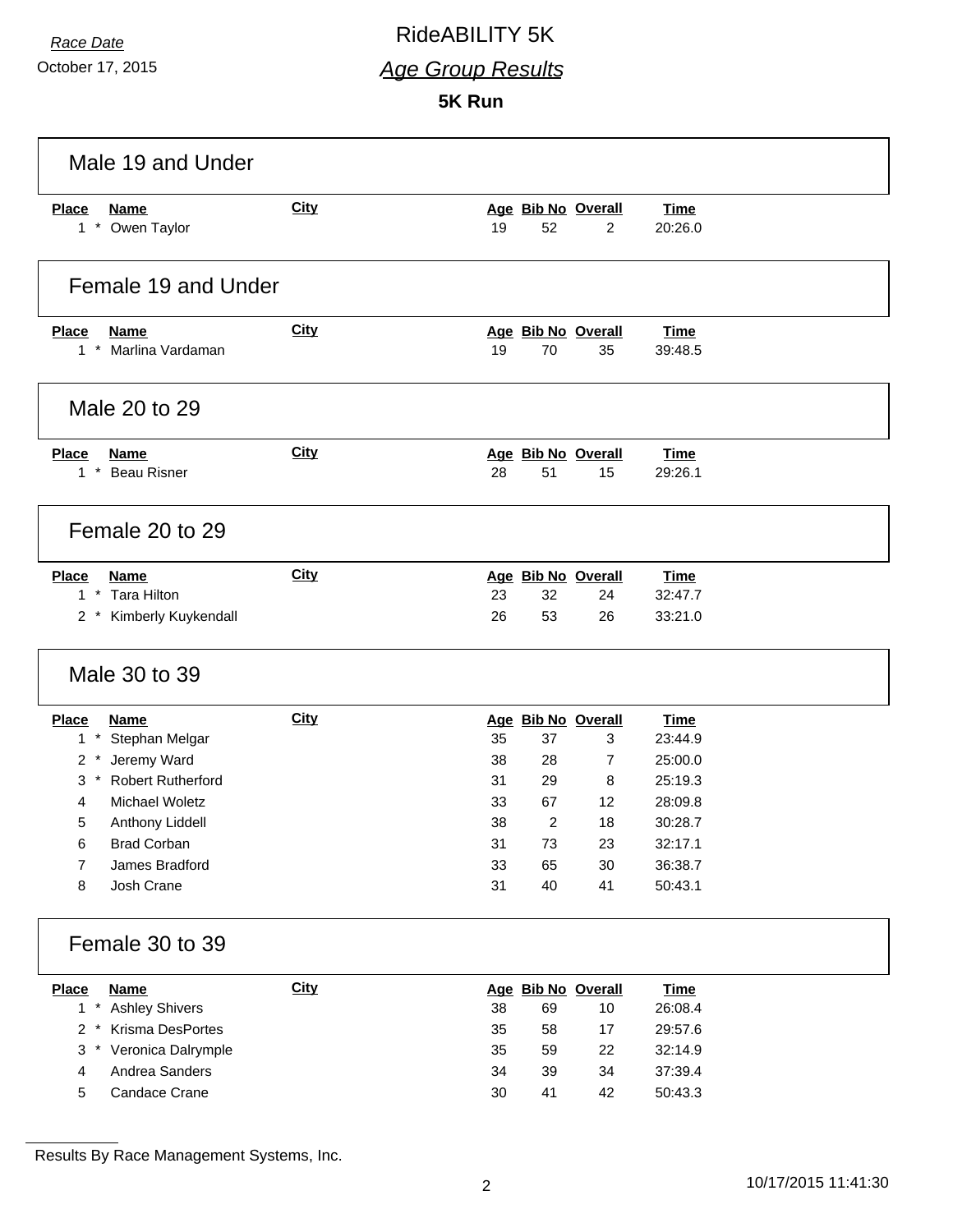# *Race Date* RideABILITY 5K

*Age Group Results*

**5K Run**

| Male 40 to 49                              |                |    |    |                    |             |  |
|--------------------------------------------|----------------|----|----|--------------------|-------------|--|
| Place<br><b>Name</b>                       | City           |    |    | Age Bib No Overall | <b>Time</b> |  |
| * Curtis St. Pierre<br>1                   |                | 46 | 9  | 14                 | 28:53.0     |  |
| 2 * Michael Halloran                       |                | 40 | 27 | 36                 | 42:26.3     |  |
| Female 40 to 49                            |                |    |    |                    |             |  |
| <b>Place</b><br><b>Name</b>                | City           |    |    | Age Bib No Overall | <b>Time</b> |  |
| * Royce Cole<br>1                          |                | 43 | 43 | 20                 | 32:11.5     |  |
| $\overline{2}$<br>Denisse Dunlap<br>$\ast$ |                | 40 | 50 | 21                 | 32:13.3     |  |
| * April Prince<br>3                        |                | 45 | 23 | 28                 | 35:35.5     |  |
| 4<br>Jenessa Kuykendall                    |                | 49 | 54 | 29                 | 35:58.4     |  |
| 5<br>Heather Morgan                        |                | 42 | 19 | 31                 | 37:07.3     |  |
| <b>Brandy Johnson</b><br>6                 | Pelahatchie MS | 41 | 66 | 40                 | 45:39.4     |  |
| Male 50 to 59                              |                |    |    |                    |             |  |
| <b>Place</b><br><b>Name</b>                | <b>City</b>    |    |    | Age Bib No Overall | <b>Time</b> |  |
| 1 * Randy Boe                              |                | 56 | 62 | 9                  | 25:28.7     |  |
| 2 * michael Robinson                       |                | 56 | 76 | 11                 | 27:44.5     |  |
| Female 50 to 59                            |                |    |    |                    |             |  |
| <b>Place</b><br><b>Name</b>                | City           |    |    | Age Bib No Overall | <b>Time</b> |  |
| * Karen Fleming<br>$\mathbf{1}$            |                | 53 | 21 | 32                 | 37:08.2     |  |
| $\overline{2}$<br>Dee Durfee               |                | 58 | 18 | 37                 | 43:10.7     |  |
| 3<br>$\star$<br>Rose Hall                  |                | 56 | 22 | 38                 | 43:33.7     |  |
| Sheldon Ford<br>4                          |                | 55 | 20 | 39                 | 43:36.0     |  |
| Male 60 and Over                           |                |    |    |                    |             |  |
|                                            |                |    |    |                    |             |  |
| <b>Place</b><br><b>Name</b>                | <b>City</b>    |    |    | Age Bib No Overall | <b>Time</b> |  |
| Clarence Kelly, Jr.<br>1                   |                | 60 | 14 | 13                 | 28:15.6     |  |
| 2<br>Steve Whittington                     |                | 62 | 6  | 25                 | 33:08.1     |  |
| Ronnie Russum<br>$\mathbf{3}$              |                | 64 | 3  | 27                 | 34:22.0     |  |

Results By Race Management Systems, Inc.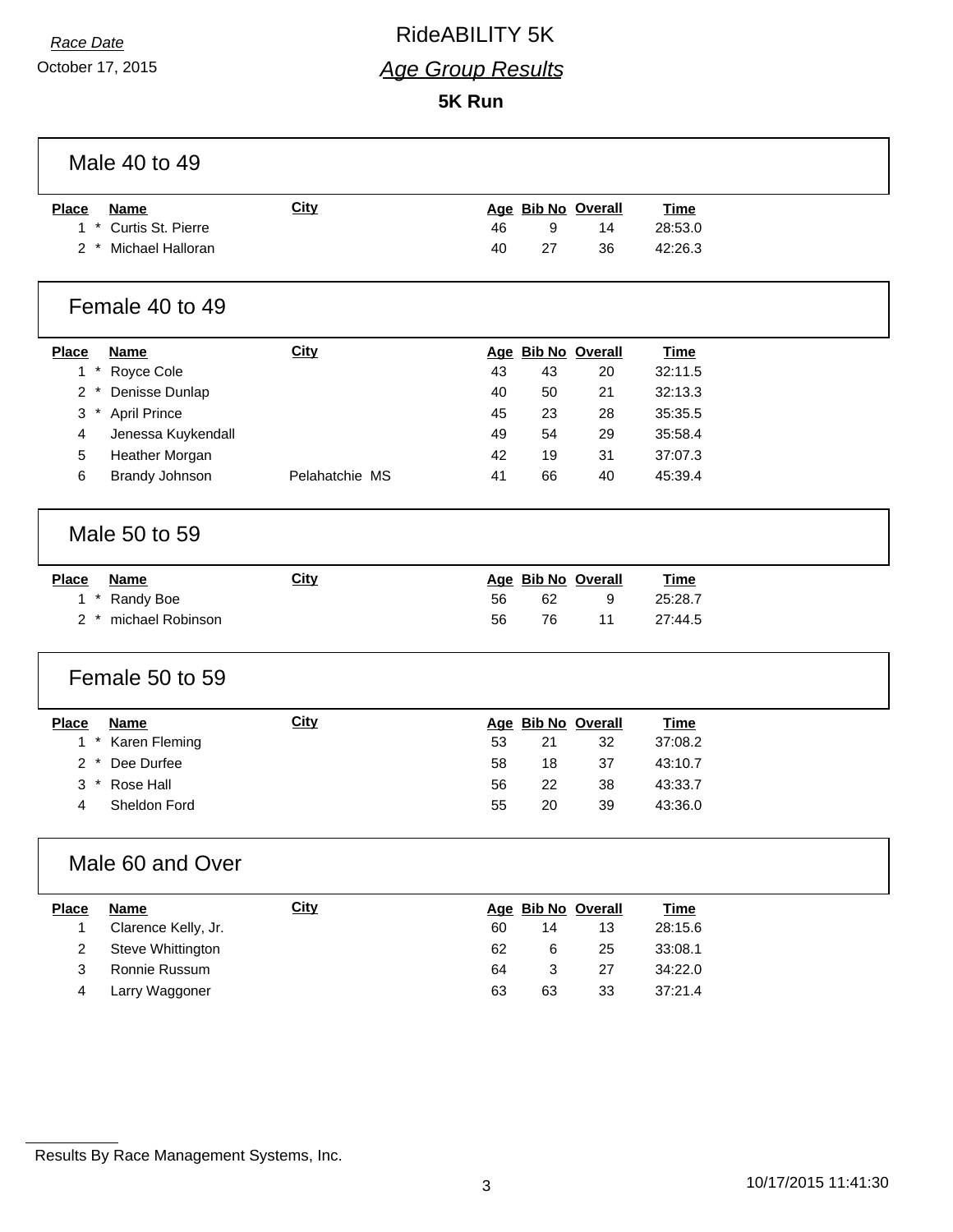### *Race Date* RideABILITY 5K

#### *Age Group Results*

#### **5k Walk**

### Male Open Winners

| <b>Place</b> | Name           | City |    |    | Age Bib No Overall | <u>Time</u> |
|--------------|----------------|------|----|----|--------------------|-------------|
|              | Shawn Allen    |      | 29 | 34 | 5                  | 47:43.2     |
| 2            | John Rainwater |      | 46 | 75 | 10                 | 49:57.1     |
| 3            | Xiwei Wu       |      | 26 | 26 | 14                 | 50:45.3     |

## Female Open Winners

| <b>Place</b> | Name               | <u>City</u> |     |    | Age Bib No Overall | <u>Time</u> |
|--------------|--------------------|-------------|-----|----|--------------------|-------------|
| 1            | Carla Carter       |             | 29  | 8. |                    | 45:49.8     |
|              | 2 Stacey Underwood |             | 42. | 4  | -2                 | 45:51.4     |
|              | Jane Matla         |             | 60  | 77 | - 3                | 47:12.8     |

Results By Race Management Systems, Inc.